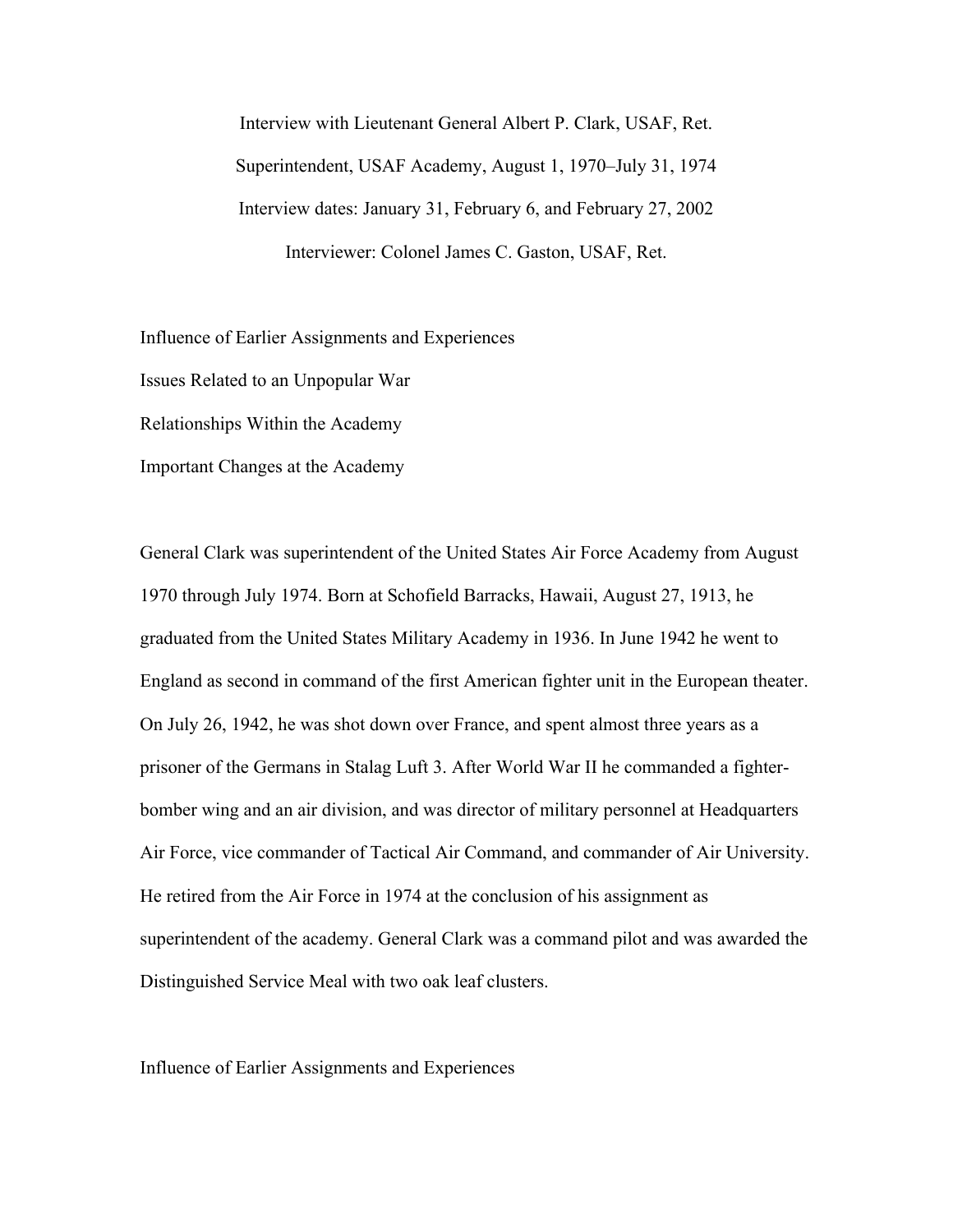Q: General Clark, you had a long and distinguished military career before coming to the academy. I'd like to begin by learning how some of those earlier assignments and experiences influenced you as superintendent.

## West Point

You graduated from West Point with the class of 1936, a class that included Generals William Westmoreland and Creighton Abrams. I understand that you and General Stillman (the academy's first commandant) and General Disosway (later to become commander of Tactical Air Command) were all WFCB's ("worthless first-class bucks"). Could you explain what a WFCB was and tell us how experiences at West Point may have influenced you later as superintendent at the Air Force Academy. Did you ever think when you were a cadet that you would become a superintendent some day?

Clark: Maybe I can answer that last one first. I have an interesting story. Later as superintendent, we had a conference of superintendents every year, and we'd go to one of the academies or another to hold a conference. And one year it was at West Point, and the superintendent put us all up in his quarters, big quarters. It was right on the edge of the parade ground. And I can recall one afternoon being upstairs in my skivvies looking out the window at a parade. And I said to myself, never in my wildest dreams did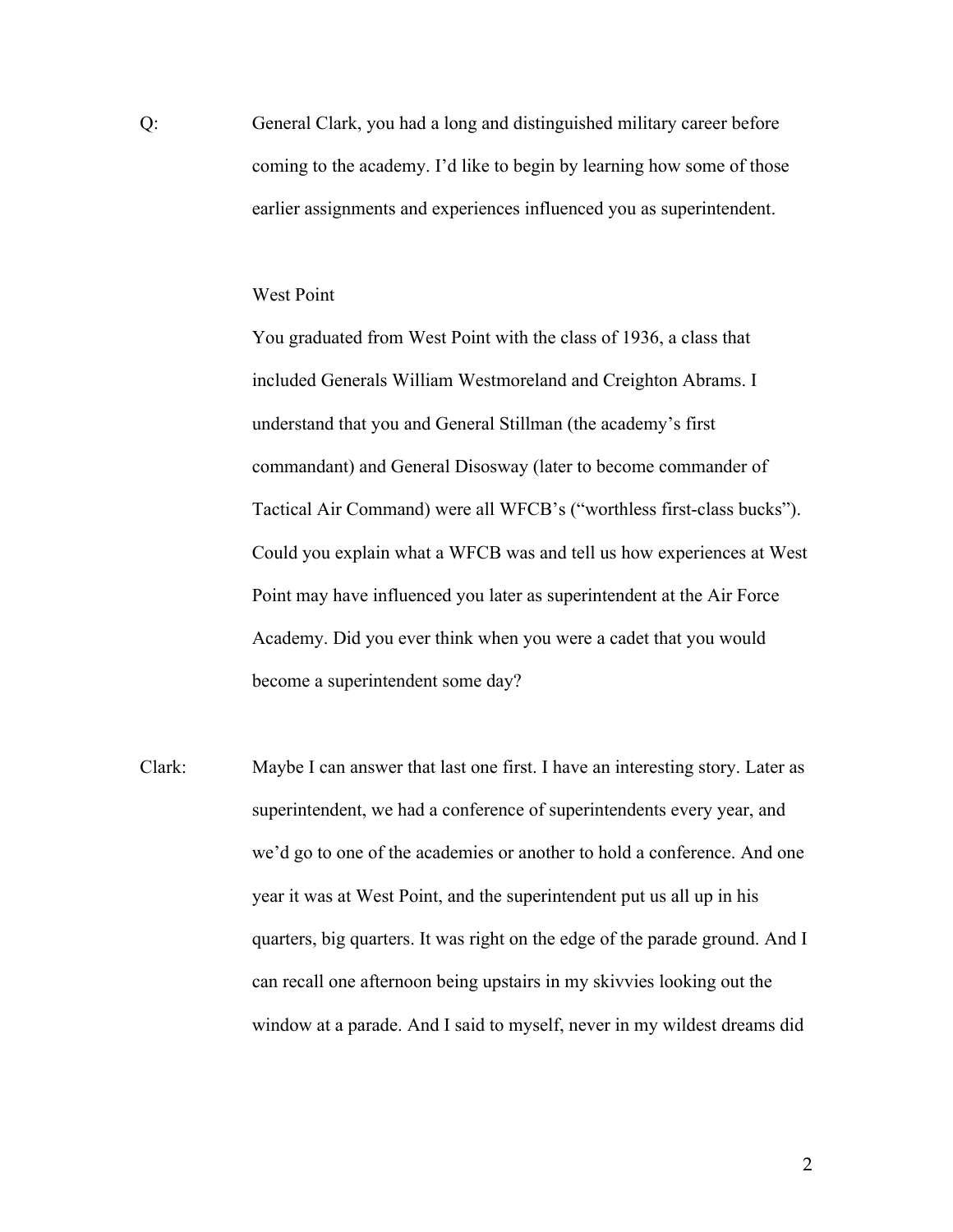I ever expect as a cadet to be looking out the window of the superintendent's quarters at a parade.

WFCB meant "worthless first-class buck." I think it's probably still true that it's very difficult to give every first classman a meaningful job that justifies an officer's rank. And that problem, of course, still was there in my day. The first commandant, Richardson, General Richardson, he gave every first classman some chevrons, whether he had a job or not. He was our commandant my first two years. He was a real gentleman. I don't know what kind of a soldier he was. He was a cavalryman. But he spent a lot of time with us as plebes and third classmen, teaching us how to be gentlemen, in addition to officers.

I never forgot that because at the end of that year we had a new commandant who was just the antithesis. He was a real field soldier, Simon Bolivar Buckner, who was the commander in the battle of Okinawa and was killed in the battle. His father had been a Confederate leader who gave away Forts Henry and Donaldson on the Ohio River, and I don't think he had ever forgotten it. He must have been born very late in his father's life. But he was a real field solder. I can remember at the end of some field exercises, he would make certain points that were very impressive and understandable, and we learned a lesson from them. But one of the first things he did was to take all of the "flunky butt" out of the cadet store. "Flunky butt" was all of the things that men would use like Aqua Velva on their face, that smelled good. He got rid of all those things.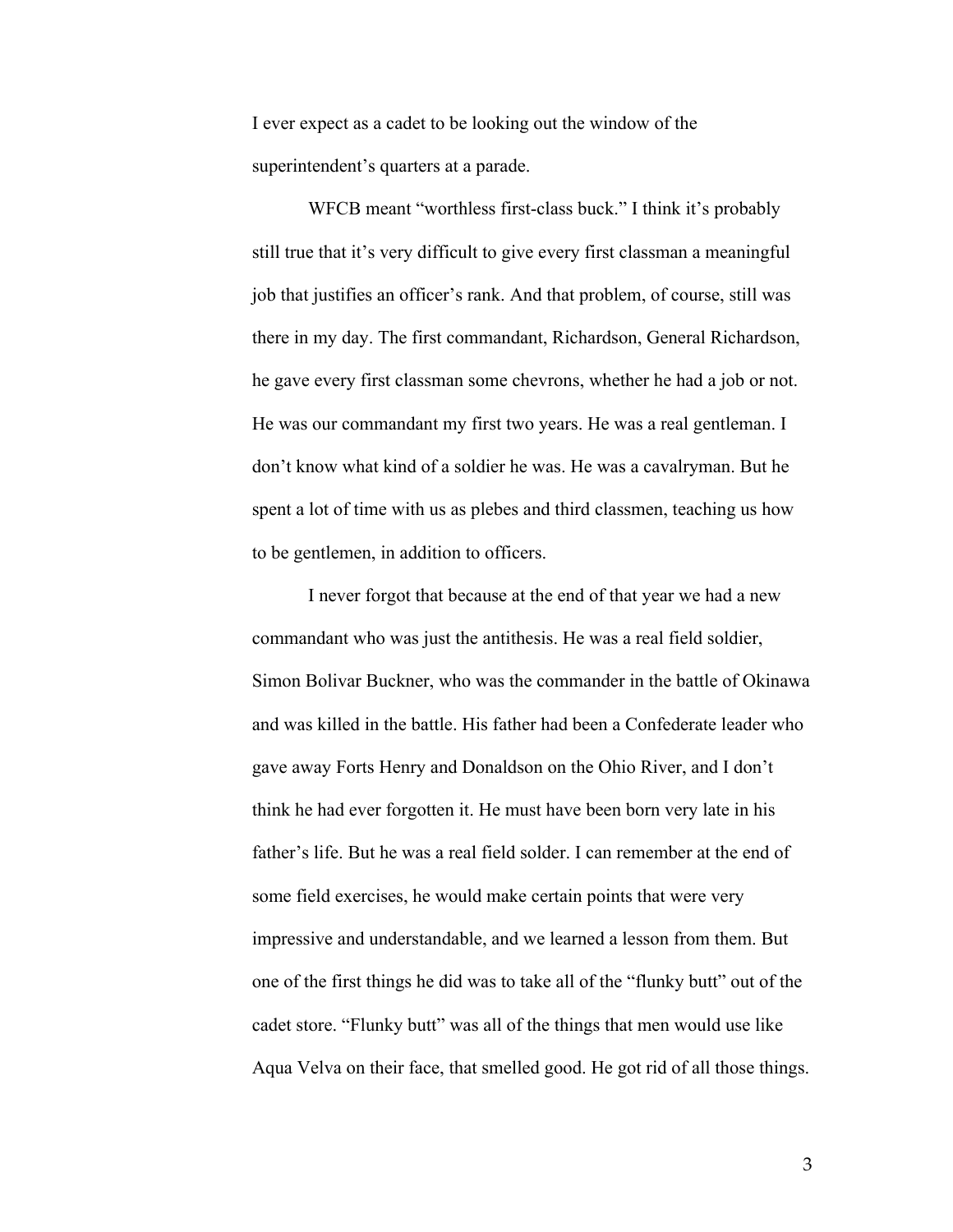And he said, "If you're gonna smell, smell like a man." My wife and many other wives of our classmates, years later, said he spoiled a whole generation of graduates.

But the WFCB came because the policy was changed, and he took chevrons away from, oh, I guess, the lower half of the class. And he in effect said, "You're worthless first-class bucks. If you weren't good enough to win a chevron, you're nobody."

> Of course those of us who wore no chevrons deeply resented it. It was a very grave mistake on his part. But in later years we used to joke about it, especially those of us in the Air Force. And I can remember the day I sat in General Disosway's office when he was commander of Tactical Air Command and I was his vice commander, and with us was General Milton, his chief of staff, and we were talking about those days. And he said, "Well I was a WFCB."

> > And I said, "So was I."

And Milton said, "So was I."

And so there were an awful lot of men who went on to success, at least in the Air Force, possibly not in the Army, in spite of the fact that they were branded as "worthless firstclass bucks."

I have a few other comments on this that might be worthwhile. I think that it may be useful to note that we never saw the superintendent. He never made contact with cadets, except on the night before a football game in the mess hall at the big rally he would stand on the table and talk about being a great football player himself. And he would dangle his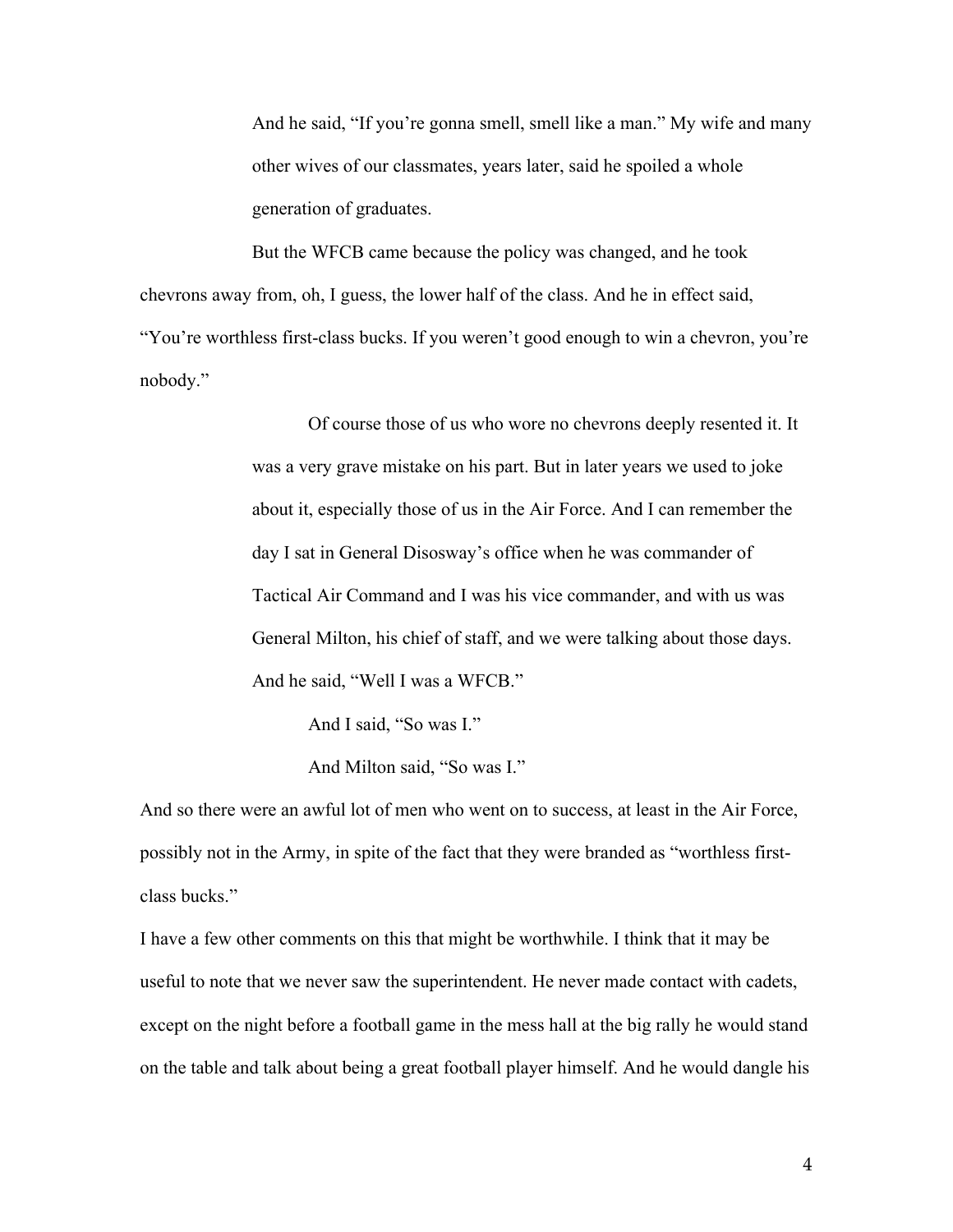golden football, which was a watch fob that all former football players received, and that's the only time we ever saw him. And I, in retrospect, feel that one of the reasons so many of us went on half way through our career very uncomfortable in presence of senior officers was because we were never given an opportunity to rub shoulders with them when we were cadets.

And I tried to remember that. And when I was here, I never succeeded completely, but I tried to interview each squadron for at least an hour each week. But at that time there were forty squadrons, and it was hard to get through them in a year. My visits always made the commandant nervous. I didn't invite the commandant to be present. Sometimes he had somebody there, and sometimes he didn't. But when I ran into something that I thought was a serious issue of some sort from talking to the cadets, I would notify him to look into it. And I think sometimes he kind of resented that. But I was able to at least be known by all the cadets. And when I was able to face them alone without any staff officer support or anything, I think it enabled them to speak their feelings.

> And there was a lot of difference between squadrons. I was amazed because all the squadrons were supposed to be technically identical—same number of whites, same number of blacks, same number of scholars, and same number of dummies, same number of athletes, and so forth. And yet at the end of the year, they were so entirely different. And of course, at least from my point of view, the difference was in the leadership of the first class. There were some classes that would win an honor squadron three years in a row. And there were other squadrons that never even tried. They were not interested in excellence. So it was an interesting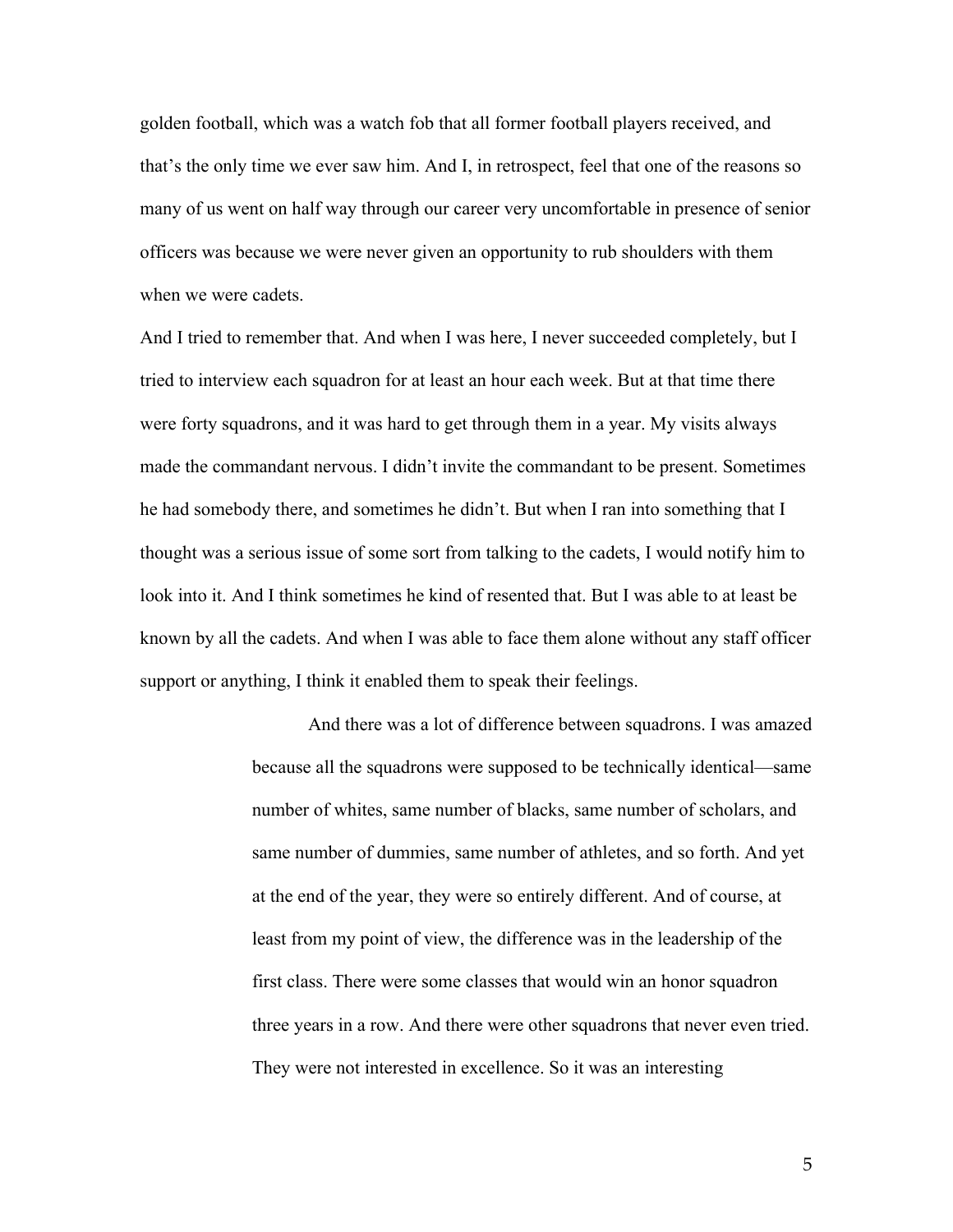observation to see how different those squadrons could be as a function of their internal leadership.

## Q: Prisoner of War

On July 26, 1942, you were shot down while flying a Spitfire over France. You spent almost three years as a prisoner of the Germans in Stalag Luft 3, where General Stillman was also a prisoner. Could you tell us what took most of your time and efforts there, and whether your experiences as a POW influenced your values or outlook as superintendent.

Clark: Well, I came in as the practically number one American in uniform, in U. S. uniform. There were other Americans there flying with the British in British uniforms. But I was among the first three who were shot down in July of 1942. And I was the first one to reach the officers' camp. I was the senior American officer, and I held that position for six or eight months before the first full colonel came in and automatically became the senior American officer.

I started with a handful of men, and the group grew very rapidly until by March of 1943 there were about 160 of us. And it was my responsibility to look after their interests in a British camp. And although everything was very fine, it was clearly a British camp— British rations, British policies, and so on. And the British, some of them, had been prisoners since the third of September 1939, and they had developed their internal policies, procedures, and attitudes. And a lot of them were getting food from America, "Bundles for Britain" they were called. We got nothing. It was another year and a half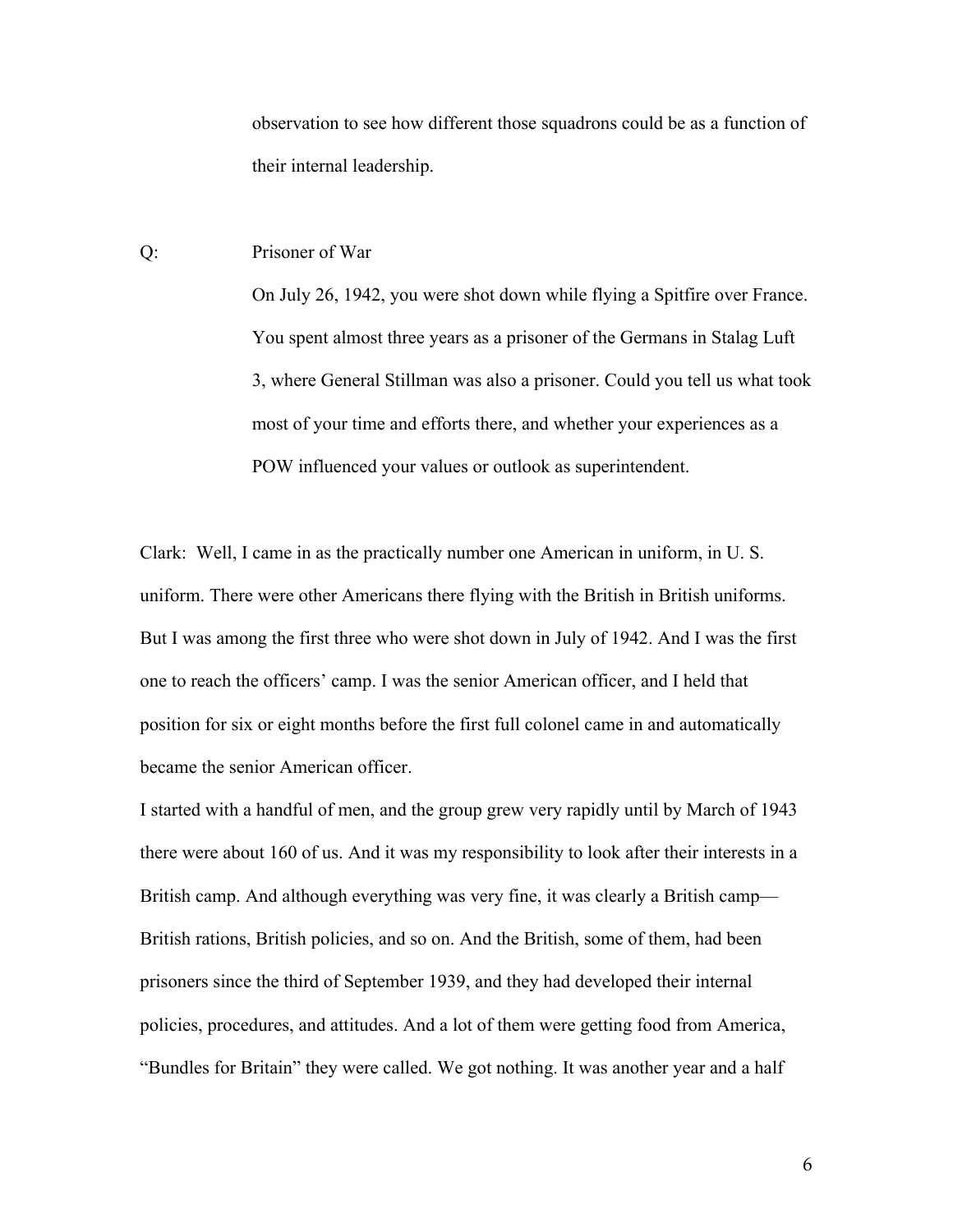before our various departments, like the Department of Commerce, Department of State, managed to get themselves together to start shipping us the things we needed as prisoners. But the British were very generous. And they gave us, sometimes, clothing. One of the most wonderful presents I ever received was from a British Army officer, who gave me a pair of flannel pajamas. And they were priceless.

I learned a great deal about myself and about maintaining good relationships under difficult times. And while I later became a less senior officer—we ended up with six, eight, ten full colonels in our camp—but I had been there so long that I was always given some pretty important responsibilities, and was working with the kids, largely in the escape activities. I guess I chose to do that early in my time there because the British invited me to join in tunneling. They gave me a code so that I could communicate in code in our correspondence. And so I was invited by them into just about everything that was going on that was important.

I used to go out with the senior British officers to argue with the Germans on various matters. There were always arguments, always things that we didn't like that they were doing, and vice versa. So it was a command experience for me. And under the circumstances, which were rather unique, none of us had orders that put us in charge of those other thousands, as it turned out, thousands of young American second lieutenants. We just assumed it. And while now it's formalized in the Code of Conduct, it wasn't then. But with very few exceptions, all the kids who came in accepted the structure as the normal state of affairs, and we ran the inside of the camp very much like any typical military organization.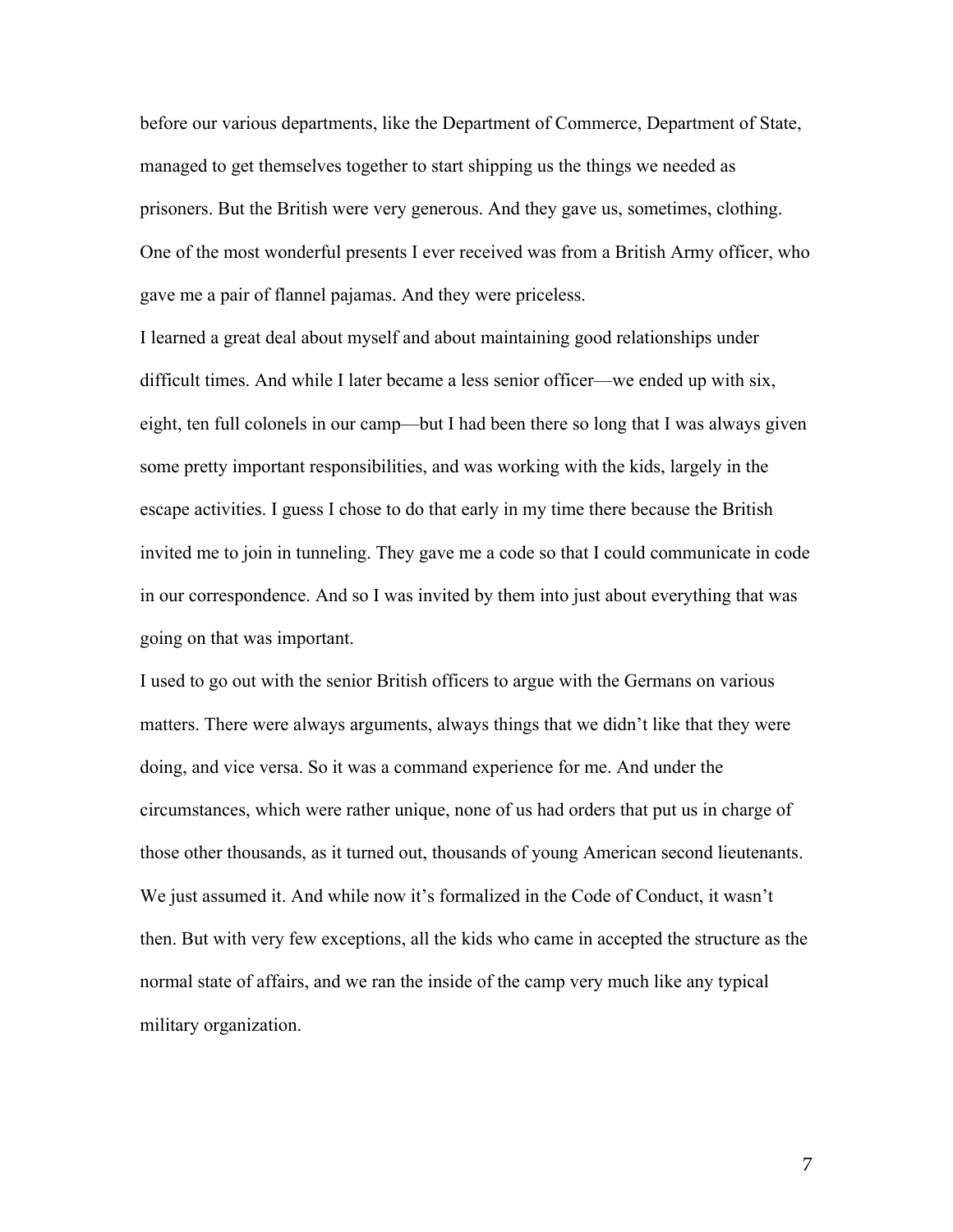So it was a welcome experience for me, and in one other respect it was important. I was very ambitious, and I think that's one of the reasons I got there. I got there faster than I needed to. I was eager to get into combat, and none of us were ready. And I got shot down very quickly. And I had time to think a lot about ambition and whether ambition was important in my future service. I think I finally adjusted to the fact that I should do the best I could at whatever assignment I'm given. And the hell with ambition—it'll take care of itself. And it was, I think, a good lesson that I learned there, because a lot of people go through their whole career agonizing with their ambitions, some of which are not achievable.

> So it was a learning experience. Three years was too long. I never would want to do it again. But most of us who were in our camp were the old prisoners. We were together for a long time. We became bonded. We considered ourselves a band of brothers. And after the war we were together, reunion after reunion after reunion, and we're still in contact with each other. Some of the closest friends I've ever had were among those prisoners. So it was a wonderful human-relationships experience.

Q: Do you think of any specific influence it might have had on you as superintendent?

Clark: I guess the most important thing is the establishment of values and the techniques of leadership, techniques of handling problems with people. And trying to maintain discipline in a very difficult circumstance and yet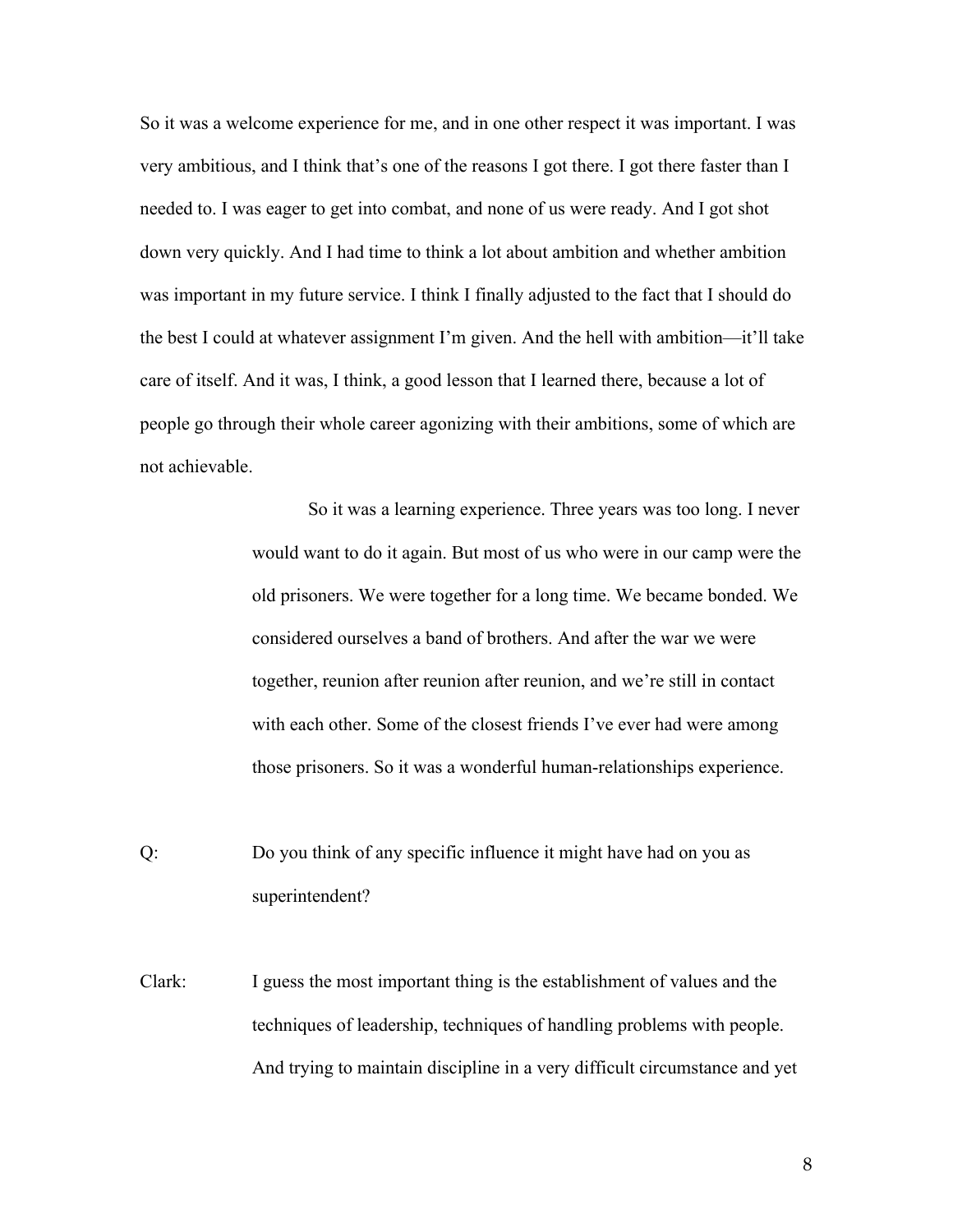not end up as an ogre with a lot of young people resenting your authority. So it was helpful from that point of view, definitely.

Q: First Impression of the Academy In August 1954 you were chairman of a board at Air Force Headquarters to design a distinctive uniform for cadets. When did you first hear about the creation of the academy? What was your impression of the academy at that time? What do you recall about your experience in designing uniforms?

Clark: Well, the first time I started thinking about an Air Force Academy was in 1947 when we became independent and I knew it was inevitable.

> As a matter of interest, my father-in-law was an Army officer and historian, military historian. And he had served, oddly enough, to rebuild the Civil War battlefields in the vicinity of Fredericksburg, Virginia, which included Wilderness, Spotsylvania Courthouse, two battles of Fredericksburg, and several others. And while he was there rebuilding these battlefields, for the first time they were putting in roads, cutting the brush off of the places where all the battles were fought. Some of the old guys were still alive, and they used to come down and want to see where they stood, and so on. And several of them left him with very important gifts. One of them was a set of the *Records of the Rebellion*, which was a set of all the official records of combat orders on both sides down through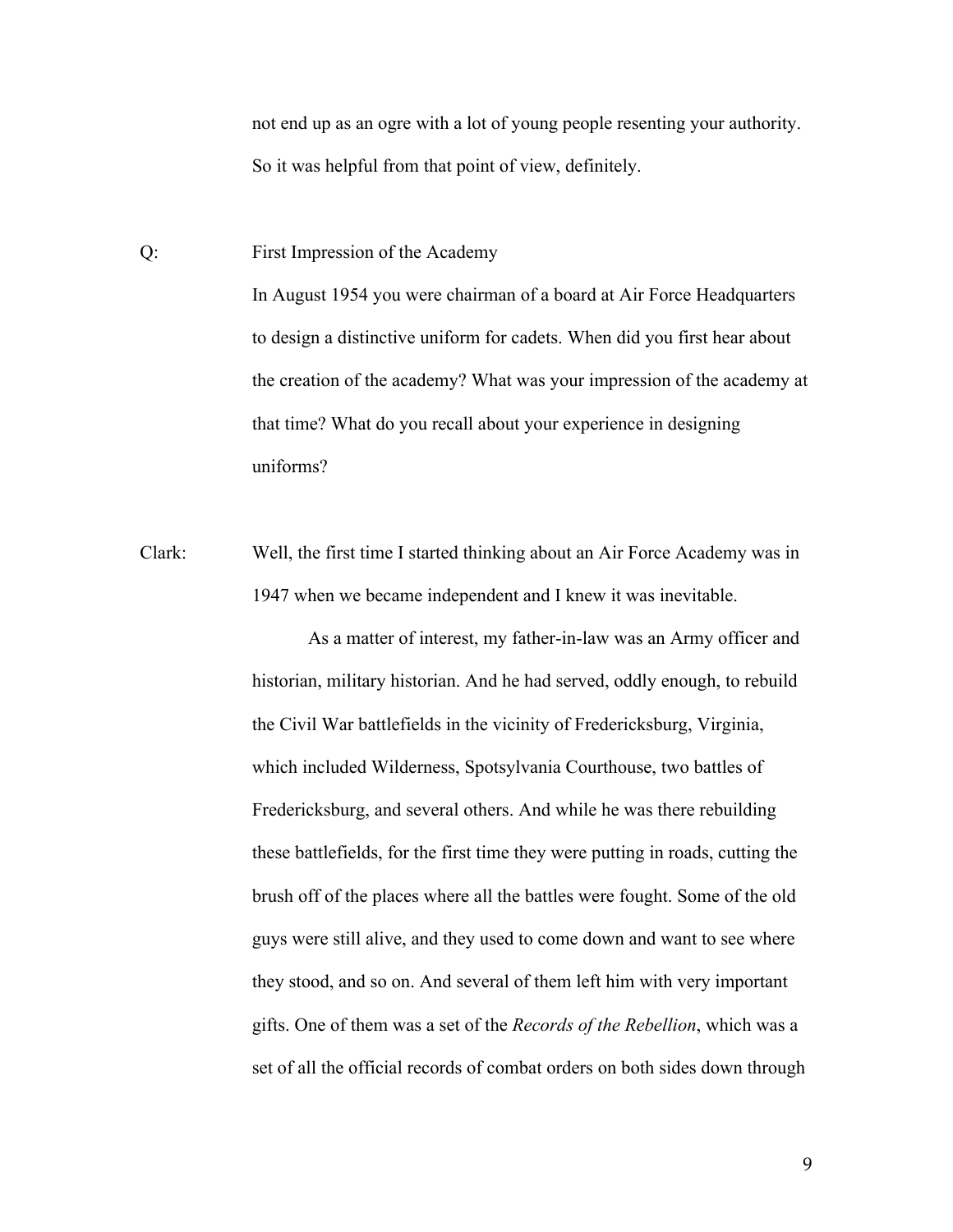at least battalion level. And it was put out by the Government Printing Office in the seventies, and it filled seven book boxes. It was priceless. And some old guy gave it to him. My father-in-law hauled them around in his professional books until he retired. Then he gave them to me.

I hauled them around as professional books for some time, but it was getting very difficult. About that time the academy was an inevitability, so I wrote to the commander of the Air University, told him I had these books which I was sure would be one of the first items that the Air Force Academy Library would want, and would he be willing to hold them in escrow for a future Air Force Academy. He said he would be delighted; he sent a truck to pick them up, and took them down to Air University, and put them somewhere in storage.

> Well, eventually we had an Air Force Academy, and eventually I came out to make a visit, and I went to the library. I said, "Do you have a set of the *Records of the Rebellion*?"

> > And they said, "Oh, yes, yes, we have it."

So I felt relieved that they had finally gotten there. I thought no more about it. But eventually General Moorman, who was my predecessor, a very wonderful man, tried to regularize the immense problems of gifts to the academy. And he put out a little pamphlet, "This is what we want, and this is what we don't want." I brought a copy home to show to my wife, and she found in there that gifts of books would be annotated with a nice sticker that indicated who gave them and who was to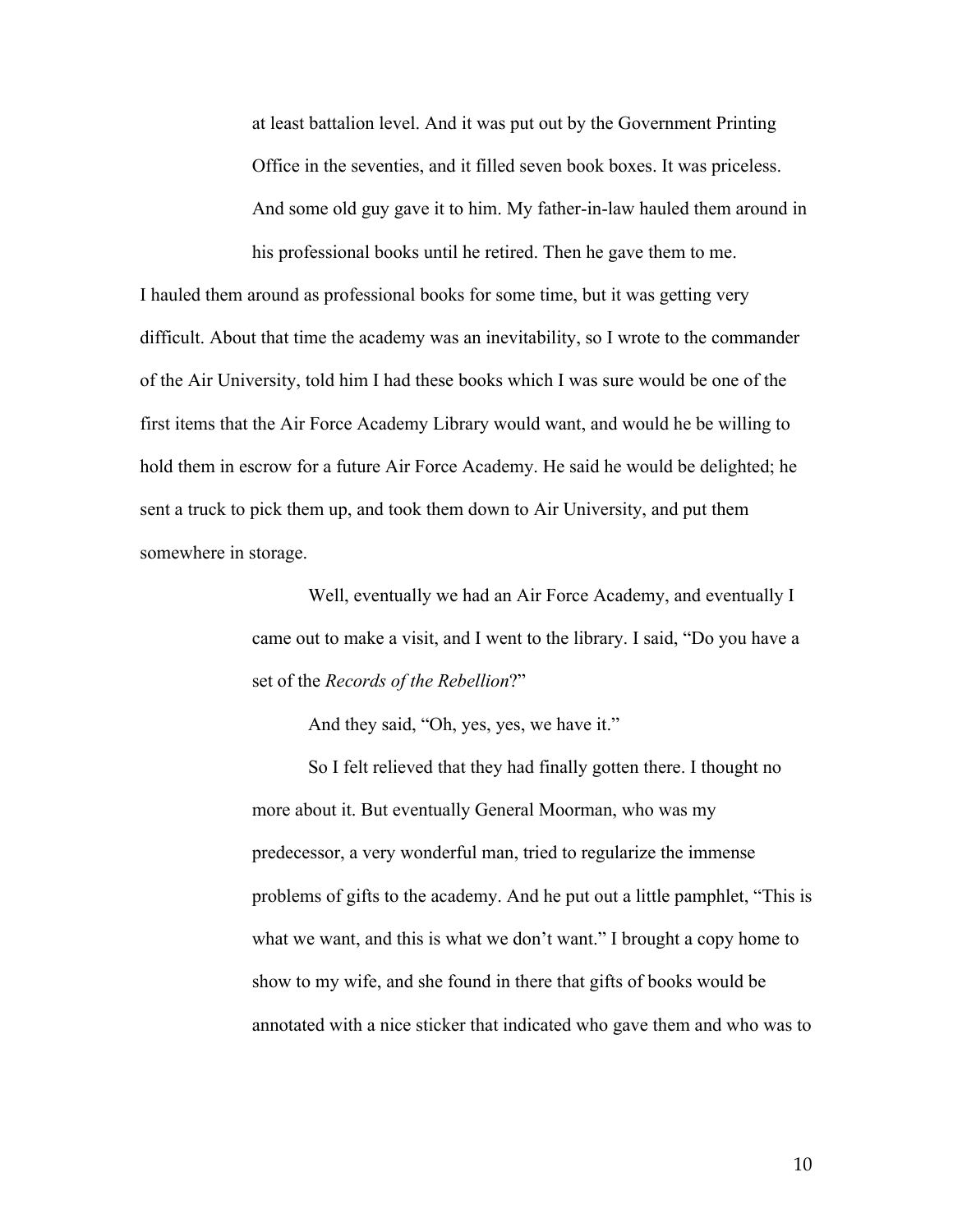be honored by them. And she said, "Well, I must have those *Records of the Rebellion* marked to honor my father," who was then deceased.

And I said, "Don't worry about it. It's probably already done. "No," she said, "I'm going to write to Tommy and check on it," which she did. And then there was a long delay before he answered.

He finally wrote, "I'm dreadfully sorry, but we do have a set of the *Records of the Rebellion*, but they came from a different source." And he said, "I've already undertaken to trace what happened to your seven book boxes that should have been sent from the Air University to us long ago. And you will hear from the commander of the Air University."

Well, eventually he wrote and said he could find no trace of them. They were gone. And he thought some retiring colonel probably confused people as to their value and was given them. So that was the end of that story.

But that was my first understanding that we were going to have an academy. I knew we were going to have one, and sure enough we did. I never thought at the time that I would ever be closely associated with it. But I was the director of military personnel, no, I was in charge of a number of military personnel programs in the Pentagon. And General Harmon was planning the academy. He had his office in there, and I supported his efforts, I think bringing papers and records and things. And I remember General Stillman was also a staff officer in the Pentagon at that time, and he invited me down to meet with General Harmon. I don't think he knew that someday, or soon, really, Harmon was going